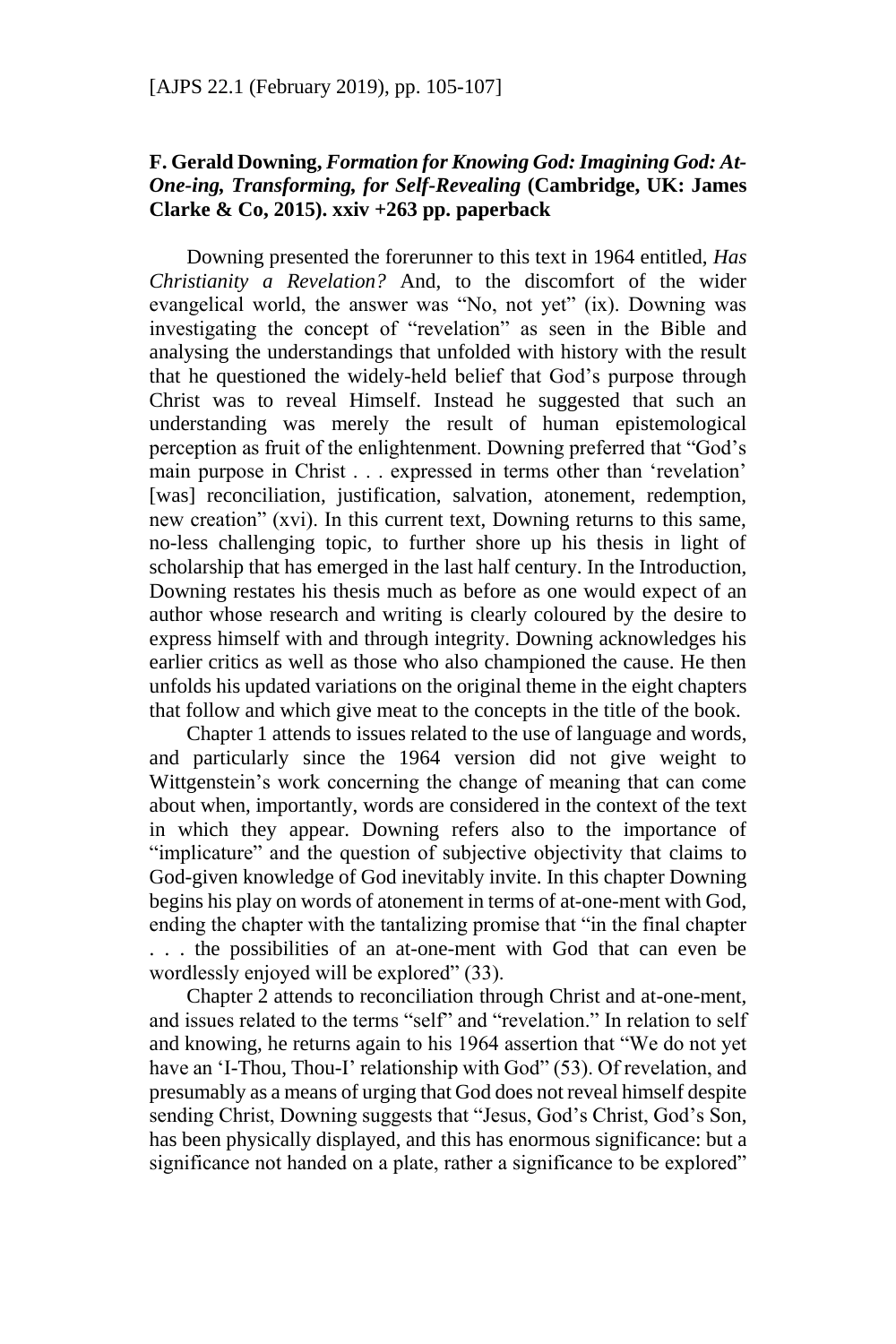(62). In now turning to the issues of secular and theological knowledge, Downing appeals to the Qur'an and Muslim theologians making "more coherent sense" (64) of knowledge and what is actually knowable.

Chapter 3 sees Downing turn to the Old Testament or what he prefers to call "the Jewish scriptures" and finds knowledge about God more in terms of "the story behind the story" than through direct revelation per se. He does, however, draw out the motif of reconciliation as seen in the narrative accounts of Jacob and Joseph, this also being one of the key purposes assigned to the incarnation of Jesus.

Chapters 4 turns the focus to the New Testament, and revelation and knowledge of God in relation to the person of Jesus. An example of Downing underscoring his thesis can be seen, for instance, when he acknowledges that in John's "Gospel and the Letters of John: there is so much stress there on the vocabulary of 'knowing'. . . [but] the evangelist has in effect, if only implicitly, made it clear that 'in fact' we do not know Jesus himself sufficiently well to find in him the self-revealing of God (in any deep sense of 'self')" (96).

Chapter 5 appeals to the writings of early theologians from the first 100 years after Christ and onwards concluding that they denied "that we have any clear knowledge of God, [and they were] right not to consider that God has revealed God's 'self (in any full sense of 'self')'" (145).

In chapter 6, the text now turns to the tricky question of how a God who has given no self-revelation can also be a loving God and looks to overturn the atheistic overtures of Schellenberg, who used such an argument as ammunition for the atheist cause. Inevitably the issue of God's hiddenness also comes to the fore, and equally inevitably so do the issues of faith and trust, the former of which becomes the platform for chapter 7. It is followed by chapter 8 which is revealingly, and perhaps not surprisingly, entitled "A Very Brief Agnostic (Unknowing) Systematic Theology for Awaiting God's Self-Revelation" (191) in which Downing concludes that life is to be lived by faith and "To come to know God more fully must at least involve and include our growing awareness of God . . . [so that] We may in such trust look forward to being brought, perhaps endlessly being brought, towards the selfrevelation of our loving, creator, sustainer, redeemer" (213).

Downing appears to have reinforced his case with significantly greater strength than his first attempt in 1964 having now been able to draw upon a greater breadth of supporting material and from a wider field of academic enquiry. One might ask, though, whether his inclusion of reference to the Qur'an is more likely to reduce sympathy for his cause from the wider evangelical readership rather than win him the larger hearing that would appear to have been his goal in rewriting his earlier text. Interestingly, he has made use of a number of quirky pen-drawing